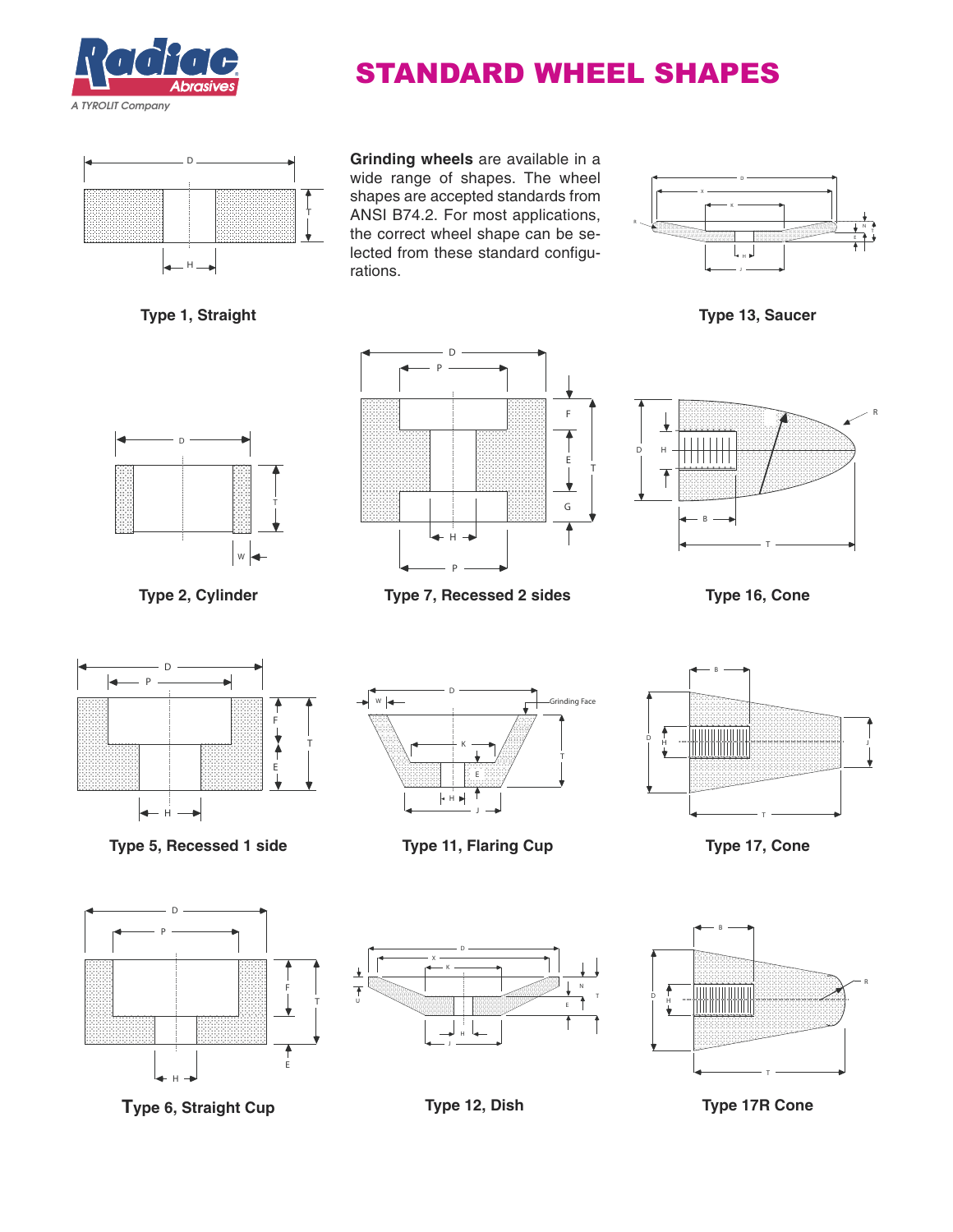

# STANDARD WHEEL SHAPES



**Type 18, Plug, Square**



**Type 22, Relieved 1 side, Recessed other side**



**Type 26, Relieved and Recessed 2 sides**



**Type 18R Plug, Round**



**Type 23, Relieved and Recessed 1 side**



**Type 27, Raised Hub Disc Wheel**



**Type 20, Relieved 1 side**



**Type 21, Relieved 2 sides**



**Type 24, Relieved 1 side, Recessed 2 sides**



**Type 25, Relieved 2 sides, Recessed 1 side**



**Type 28, Raised Hub Dish Wheel**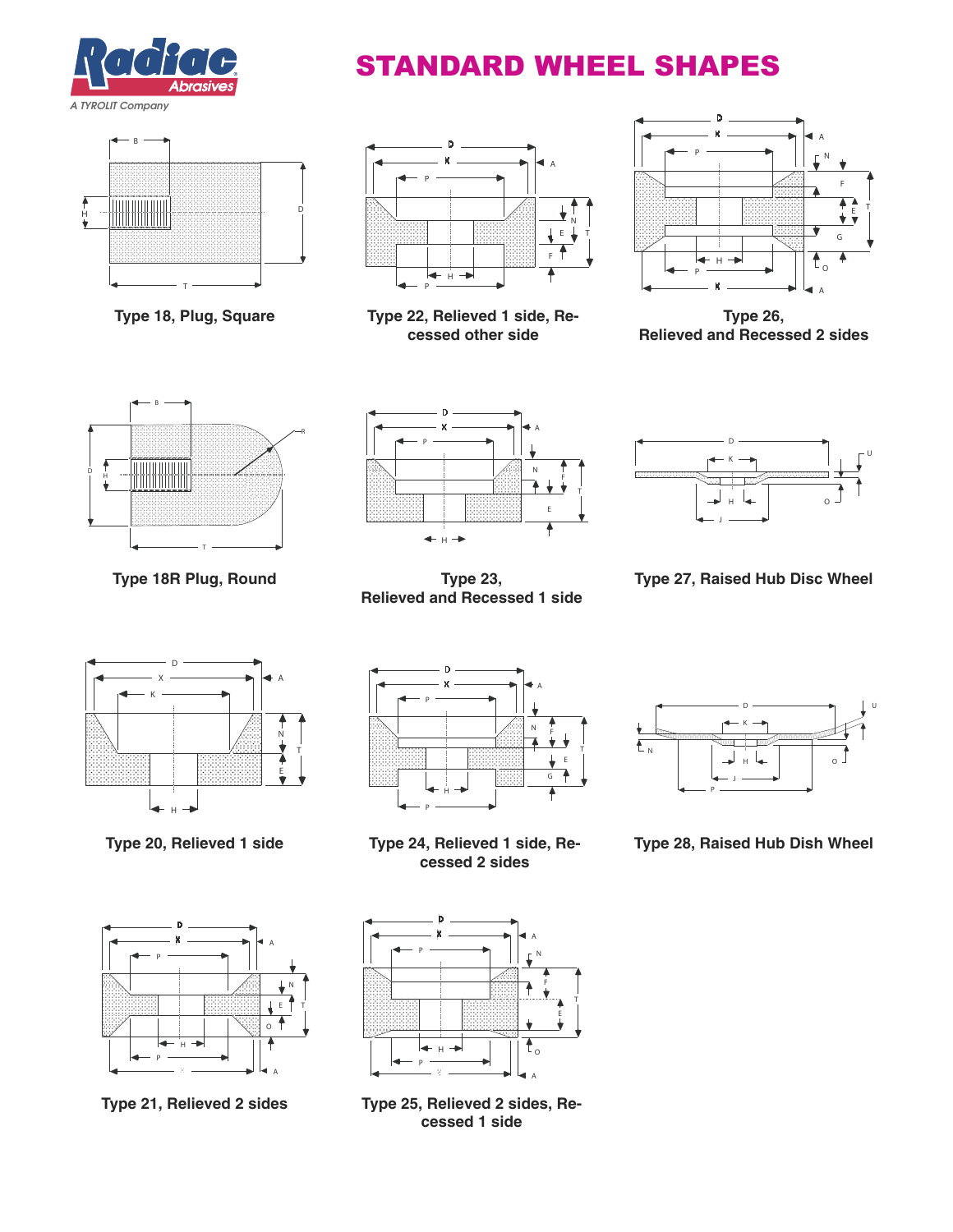

### STANDARD STOCK BLUEPRINTS

#### **Type 5 Can-Car Chip N Saw Grinder**



#### **Type 11 Flaring Cup Wheels**



| B/P No. | D         | т         | н                            | W   | Е   | J         | κ         |
|---------|-----------|-----------|------------------------------|-----|-----|-----------|-----------|
| 2009    | 3         | $1 - 1/4$ | $\qquad \qquad \blacksquare$ | 1/4 | 3/8 | $2 - 1/4$ | $1 - 5/8$ |
| 1958    | $3 - 1/2$ | $1 - 1/2$ |                              | 1/4 | 3/8 | $2 - 3/4$ | $2 - 1/4$ |
| 2012    | 4         | $1 - 1/2$ |                              | 1/4 | 1/2 | 3         | $2 - 5/8$ |
| D1534   | 4         | $1 - 1/2$ | -                            | 1/4 | 1/2 | 3         | $2 - 5/8$ |
| 2696    | $4 - 1/2$ | 1         | $5/8$ SQ                     | 1/2 | 1/2 | 2         | 2         |
| 2013    | $4 - 1/2$ | 1         | ۰                            | 1/4 | 1/2 | $3 - 3/4$ | $3 - 1/8$ |
| 2014    | 5         | $1 - 3/4$ | $\qquad \qquad \blacksquare$ | 1/4 | 1/2 | $3 - 3/4$ | $3 - 1/8$ |
| D1536   | 5         | $1 - 3/4$ | ۰                            | 1/4 | 1/2 | $3 - 3/4$ | $3 - 1/8$ |
| 2015    | 6         | 2         | ۰                            | 3/8 | 1/2 | $4 - 1/2$ | $3 - 3/4$ |
| 26876   | 6         | 2         | $1 - 1/4$                    | 1/2 | 1/2 | З         | $2 - 3/4$ |
| 13173   | 6         | $2 - 1/2$ | ٠                            | 1/2 | 3/4 | $3 - 3/4$ | $3 - 1/2$ |
| 16074   | 7         | $1 - 1/2$ | 3/4                          | 1   | 5/8 | $2 - 7/8$ | $2 - 1/2$ |
| 12893   | 8         | $1 - 3/4$ |                              | 3/4 | 3/4 | $3 - 1/4$ | $3 - 1/2$ |

#### **Type 11 Flaring Cup Wheels**



**Type 99 Black Diamond Drill Grinder**



**Type 6 Select-O-Point Drill Grinder**



#### **Type 12 Dish Wheels**



| B/P No.           | D              | т         | н              | Е     | J         | Κ          | U<br>Α                |
|-------------------|----------------|-----------|----------------|-------|-----------|------------|-----------------------|
| 2002              | 4              | 1/2       | -              | 5/16  | 2         | 2          | 3/323/16              |
| 2005              | 6              | 1/2       | $\overline{a}$ | 5/16  | 3         | 3          | $1/8$ 3/8             |
| 2006              | 6              | 3/4       | ÷,             | 3/8   | 3         | 3          | $1/8$ 3/8             |
| D <sub>1545</sub> | 6              | 3/4       | ä,             | 3/8   | 3         | 3          | $1/8$ 3/8             |
| 1921              | $6 - 1/2$      | $1 - 1/2$ | 1              | 3/4   | $2 - 1/2$ | $3 - 3/32$ | 1/16.656              |
| 2628              | $\overline{7}$ | 3/4       | ÷,             | 7/16  | $3 - 1/2$ | $3 - 1/2$  | 1/87/16               |
| D3343             | $\overline{7}$ | 3/4       | $\overline{a}$ | 7/16  | $3 - 1/2$ | $3 - 1/2$  | 1/87/16               |
| 28634             | 10             | 1         | $1 - 1/4$      | 11/16 | $6 - 1/4$ | $3 - 5/8$  | 1/8<br>$\overline{2}$ |